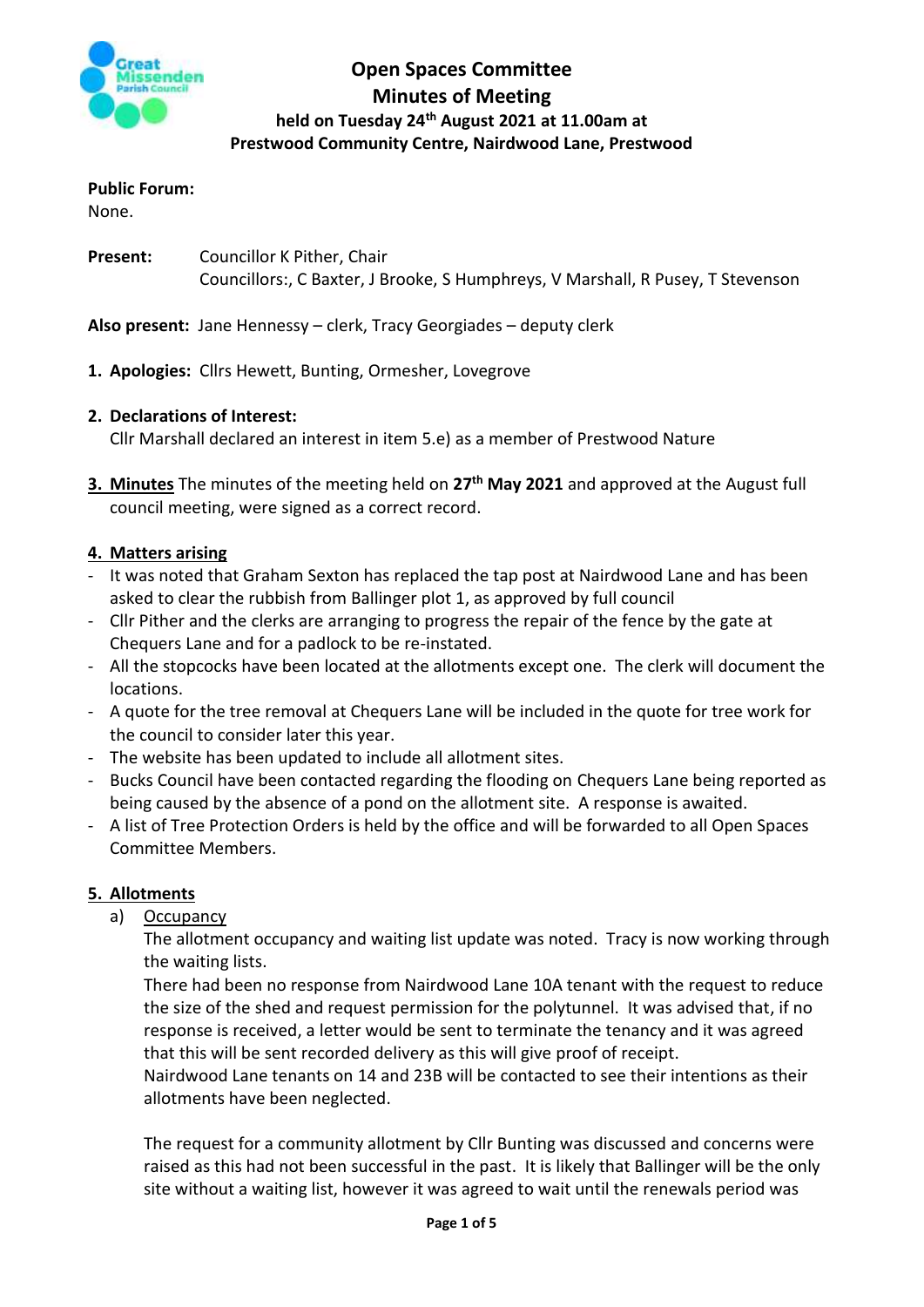completed, in October, as there are often tenants who do not renew. The allotment vacancies would then be reviewed across all sites and the request for a community allotment revisited at that time. It was noted that one person would need to take responsibility for a community allotment and this would include holding the tenancy agreement and providing the deposit. The budget update was noted.

b) Allotment liaison meetings

It was advised that there was no Liaison Officer at Ballinger or Chequers Lane. The tenants would be contacted to see if there were any volunteers. Once this has been completed a meeting could be arranged.

## c) Weedkiller

The committee discussed the three emails that had been sent to the parish office asking to stop the use of glyphosate based weedkiller in the parish. Sextons have made enquiries and there is an alternative weedkiller offered however it is harmful to insects, will only kill shallow rooted weeds not perennials, is known to be hazardous to the environment and is double the price. However glyphosate is currently licenced as safe to use in the UK. It was suggested that strimming could be an alternative to control weeds. Cllr Buntings email comments were also considered. It was agreed that this would be put to full council for a decision on whether to consider strimming as an alternative to weed killing.

A further request for ivy, brambles and other weeds from Kiln Common encroaching on a residents' garden was also noted and it was agreed to request a quote for this work.

d) Tenancy Agreement – review

Cllrs Stevenson, Pither and Baxter volunteered to review the current tenancy agreement. If there are any changes then these will be forwarded to full council for approval prior to the council meeting in September at the renewal notices will be sent out at the beginning of September.

e) Greenlands Lane Prestwood Nature pond

Prestwood Nature only currently have public liability insurance up to £5million. It was recommended by the OS committee that £10million would be preferable given the risk of a pond in a public area. Prestwood Nature have advised that this will cost them an additional £262 a year to increase their insurance, which they cannot justify to their members. It has therefore been suggested that Prestwood Nature request a grant for the additional cost, it was discussed that this would need to be a commitment by the parish council every year. This will be discussed with Prestwood Nature and added to the full council meeting in September.

## f) Best kept allotment competition for 2021

Cllr Pither advised that the scores would be collated in the coming weeks and that perhaps the presentation evening might be better as a separate event and not prior to the October council meeting. This will be added to the council agenda for discussion. Cllr Humphreys was asked to approach Hildreths for the prizes.

## g) Ragwort

There were reports of ragwort at two of the allotment sites (Nairdwood Lane and Chequers Lane). It was agreed to ask Graham Sexton if he will provide a quote for checking all allotment sites and removing any ragwort.

## h) Allotment boundaries

Cllr Pither reported of the following boundary work that is required:- Potter Row – borders between allotments need establishing Greenlands Lane – pole and wire fences need replacing along one boundary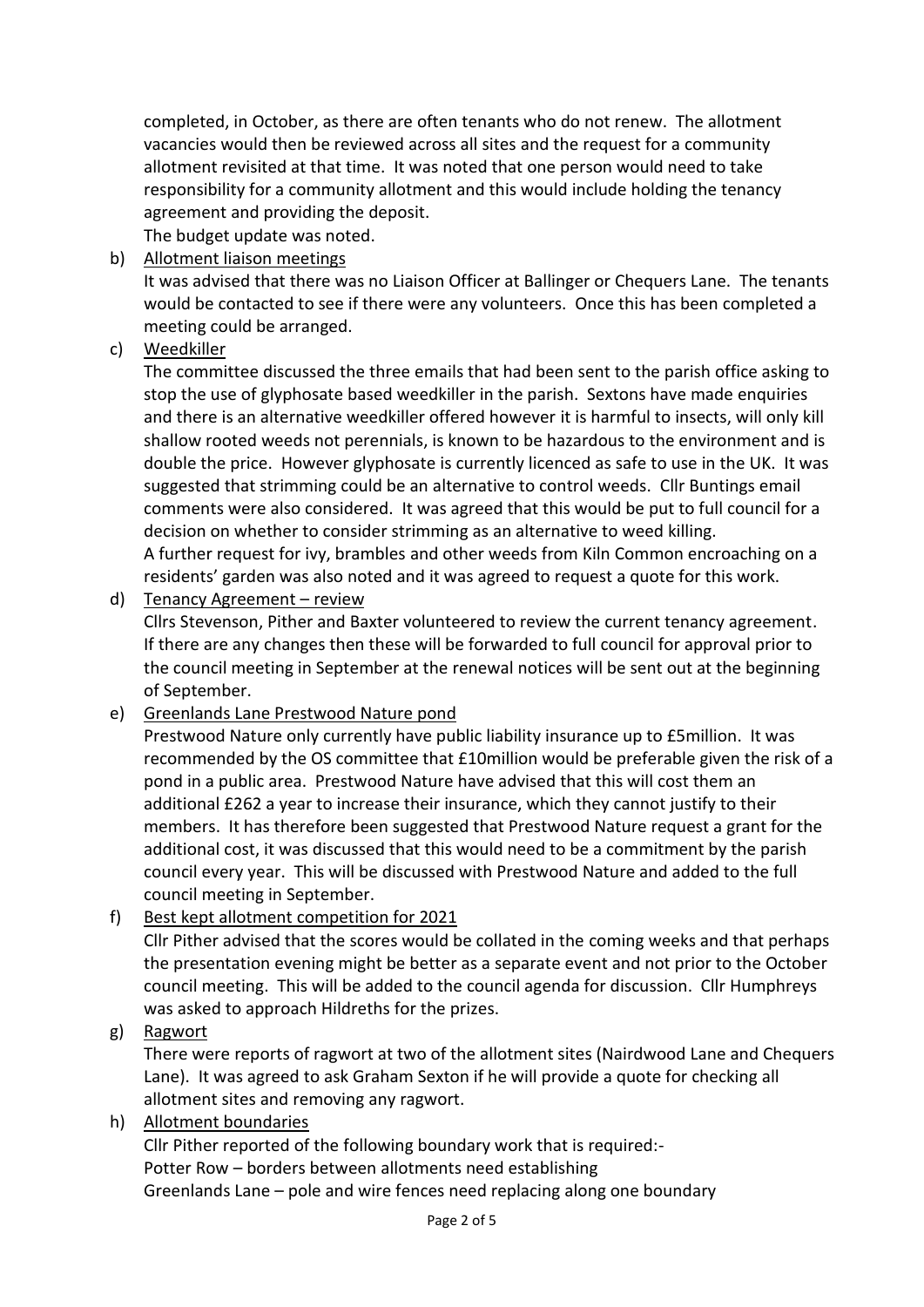Spurlands End Road – boundary encroachment by a resident Chequers Lane – shortcut to the allotments needs reviewing Cllrs Brooke, Marshall, Humphreys and Baxter volunteered to join a working party to investigate the boundary issues further to report to council.

i) Skips

The deputy clerk reported that the skips at Greenlands Lane and Nairdwood Lane have been completed, Spurlands End Road, Chequers Lane and Ballinger will be organised and hope to be completed by mid September.

## j) One Can collection box at Nairdwood Lane allotments

Cllr Baxter reported that a collection box for fresh produce had been placed without permission on Nairdwood Lane allotments. The tenant had been asked to remove this as it was encouraging access to the allotments for those that do not have permission. A notice will be put up at the allotment noticeboard advising of the location of the collection box at a local residents house.

- k) Any other issues for discussion
	- A complaint from a tenant on Nairdwood Lane requesting a skip for his sole use to dispose of brambles, glass and metal, etc was discussed. Cllrs Pither and Baxter will arrange to meet with the tenant.
	- The request for a shed to be moved to another site was requested to be added to the full council agenda.
	- The request for a greenhouse was requested to be added to the full council agenda.

## **6. Play Areas**

- The committee noted the annual inspection report and the progress on the moderate risk items.
- The full council have agreed a maximum cost of £4,434.65 to repair the half pipe in the skate park. A further quote has been received of £5,700 and one further quote is awaited before proceeding with the repairs. This is a low risk item on the annual playground report.
- It was agreed to request a quote for the replacement of 3 cradle swings (two on Buryfield and one at Ballinger).
- An email was received requesting improvements to the Gryms Dyke play area. Cllr Pither requested that a quote was sought for a new wet pour surface.

## **7. Open Spaces**

a) Annual tree survey

The quote from MacIntyre Trees at £1,450 + VAT for the annual tree survey including digital mapping of all parish trees was recommended to be put forward for full council approval.

- b) Additional tree work requests from residents Quotes for the additional work will be included when the annual tree survey is completed, for the council to consider.
- c) Hedges bird nesting season Cllr Pither confirmed that all hedge cutting work is scheduled outside of the main bird nesting season (Feb-July).
- d) Woodland Trust Tree planting update Cllr Marshall advised that all the trees were ready for planting. There is a query on two of the locations which are outstanding. Cllrs Pither, Marshall and Baxter to confirm alternative locations.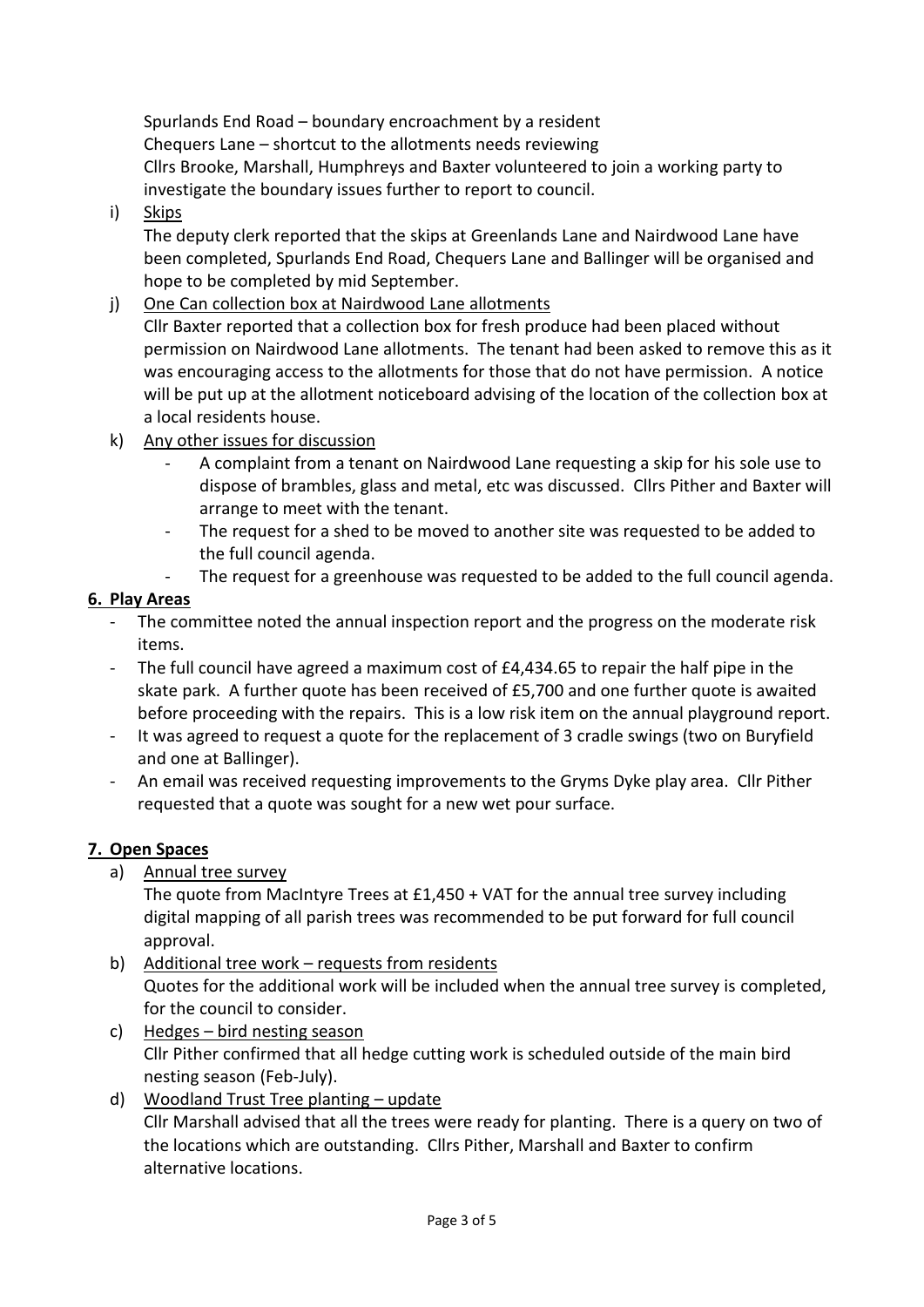- e) Ramp-step from Link Road to Buryfield Cllrs Brooke and Pither to progress.
- f) Ballinger Common Car Park Surface Cllr Humphreys expressed concerns regarding the surface at Ballinger Common. He suggested that £2,000 is budgeted for possible repairs next year.
- g) Buryfield chippings It was noted that the chippings from the lime tree on Buryfield had still not been removed. The clerk confirmed that the tree surgeons had not responded to requests to remove them. The OS committee recommended that the chippings are left on the Buryfield border to encourage wildlife.
- h) Prestwood Common additional collapsible bollard The committee discussed the request from Misbourne Area Youth for an additional collapsible bollard at Prestwood Common, to be situated near the gate at the entrance. The previous quote from Sexton's for this was quoted at £345 + VAT. Cllr Pither advised that she would meet with Colin Veysey to discuss the position. i) Buryfield grass cutting – request from GMFC
- The request from GMFC for grass cuttings to be collected by the council each time the pitch area is mown was discussed and it was agreed that it was an exceptional year for grass growth and that this had not been reported as a problem in previous years. It was therefore agreed not to progress this.
- j) Open Spaces Contract expires March 2022 It was noted that the Open Spaces Contract was due for renewal and that the process, including advertising it on Contract Finder should be started soon.

k) Prestwood Community Centre – gate Cllr Baxter reported that the gate at the PCC was repeatedly left open and that the padlock code was often not scrambled. It was agreed that the code should be changed as at 1<sup>st</sup> September and that all regular hirers and the Colts would be notified. Hirers will also be reminded to shut the gate behind them and to scramble the padlock code.

## **8. Cemetery - Update**

The committee noted the update. Bucks Council are still not allowing burial plots to be reserved, whilst they start the planning process for the cemetery extension. Cremated remains plots can still be reserved. Recent complaints regarding the cemetery being overgrown and full of weeds had been passed to David Stowe who had arranged for this to be rectified. The committee requested that the proposal be put forward to the parish council that Bucks Council are charged a proportional rate for the cemetery management work rather than the fixed rate fee currently charged.

## **9. Climate Change**

The update and proposal from Cllr Bunting were noted, but as Cllr Bunting was unable to attend the meeting this item was deferred to the next meeting.

## **10. Street lighting**

The clerk updated the committee on the recent streetlight survey which showed no lights needing urgent attention on safety grounds. However there were some lights reported as not working which haven't been reported directly to the council. Prices will be sought for these to be repaired.